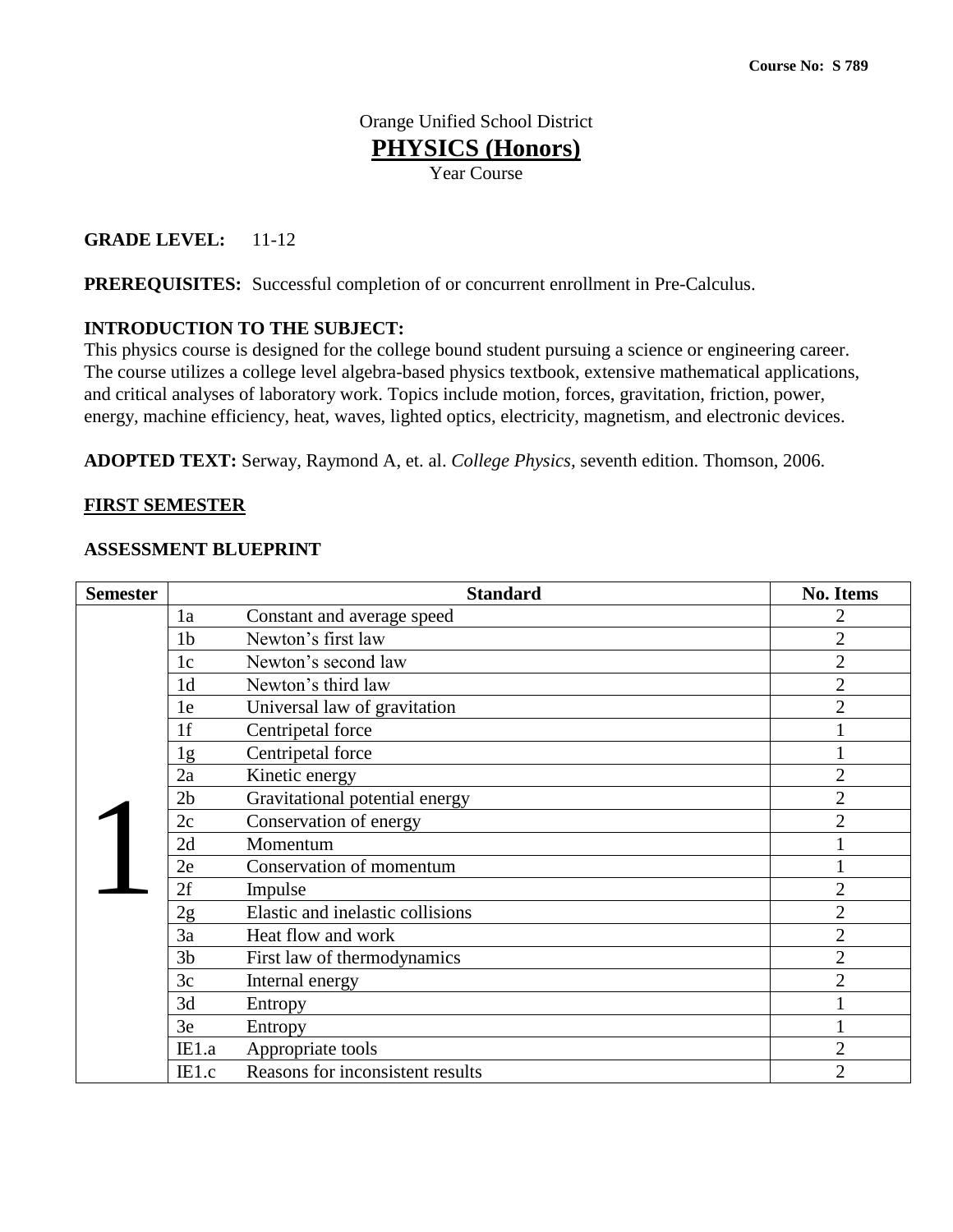# **COURSE OVERVIEW AND APPROXIMATE UNIT TIME ALLOTMENTS:**

#### I. Introduction to Physics 1

**Essential Learning: Students will apply the scientific method to problem solving and laboratory exercises.** 

| Topic                                                                                        | Text            | <b>Standards</b>           |
|----------------------------------------------------------------------------------------------|-----------------|----------------------------|
| A.   Meaning of physics                                                                      | Ch. 1.1, 1.2    |                            |
| Scientific method                                                                            |                 |                            |
| C.   Mathematics of physics (metrics, graphing,<br>scientific notation, significant figures) | Ch. $1.3 - 1.9$ | I&E a, b, c, d, e, f, g, l |

#### II. Motion 4

**Essential Learning: Students will solve problems involving displacement, velocity, and acceleration.** 

| Topic                       | Text                  | <b>Standards</b> |
|-----------------------------|-----------------------|------------------|
| Describing motion           |                       |                  |
| Vectors                     | Ch. $3.1-3.3$ , $3.5$ |                  |
| C.   Two-dimensional motion | l`h ⊰                 | $1:$ *           |

#### III. Forces 4

**Essential Learning: Students will apply Newton's laws of motion to solve problems.**

|                                                             | o<br><br>.      | `ov1    | .<br>       |
|-------------------------------------------------------------|-----------------|---------|-------------|
| $\mathbf{A}$                                                | --------------- | ำเล     | -<br>.      |
| ◡<br><b><i><u><u>Antonin and The Communist</u>y</u></i></b> |                 | $\cdot$ | ----------- |

# IV. Conservation of Energy and Momentum 6

**Essential Learning: Students will apply conservation of energy and momentum to solve problems.**

| l'opic                                | Text  | Standards         |
|---------------------------------------|-------|-------------------|
| Conservation of momentum (collisions) |       |                   |
| Energy, work and power                | (`h   | $2a$ , 2b. $2h^*$ |
| C. Conservation of energy             | (`h ヽ |                   |

#### V. Heat and Thermodynamics 2

**Essential Learning: Students will know that energy cannot be created or destroyed, but may be transferred to the environment as heat.**

| Topic                          | Text                                 | Standards            |
|--------------------------------|--------------------------------------|----------------------|
| Temperature and thermal energy |                                      | 3a. 3c               |
| Laws of thermodynamics         | $\ln 12.1 - 12.3$                    |                      |
|                                | $\mathbf{H} \mathbf{h}$ $\mathbf{H}$ | $\sim$ 3e. 3f*<br>3d |

VI. Review and Assessment 1

**WEEKS**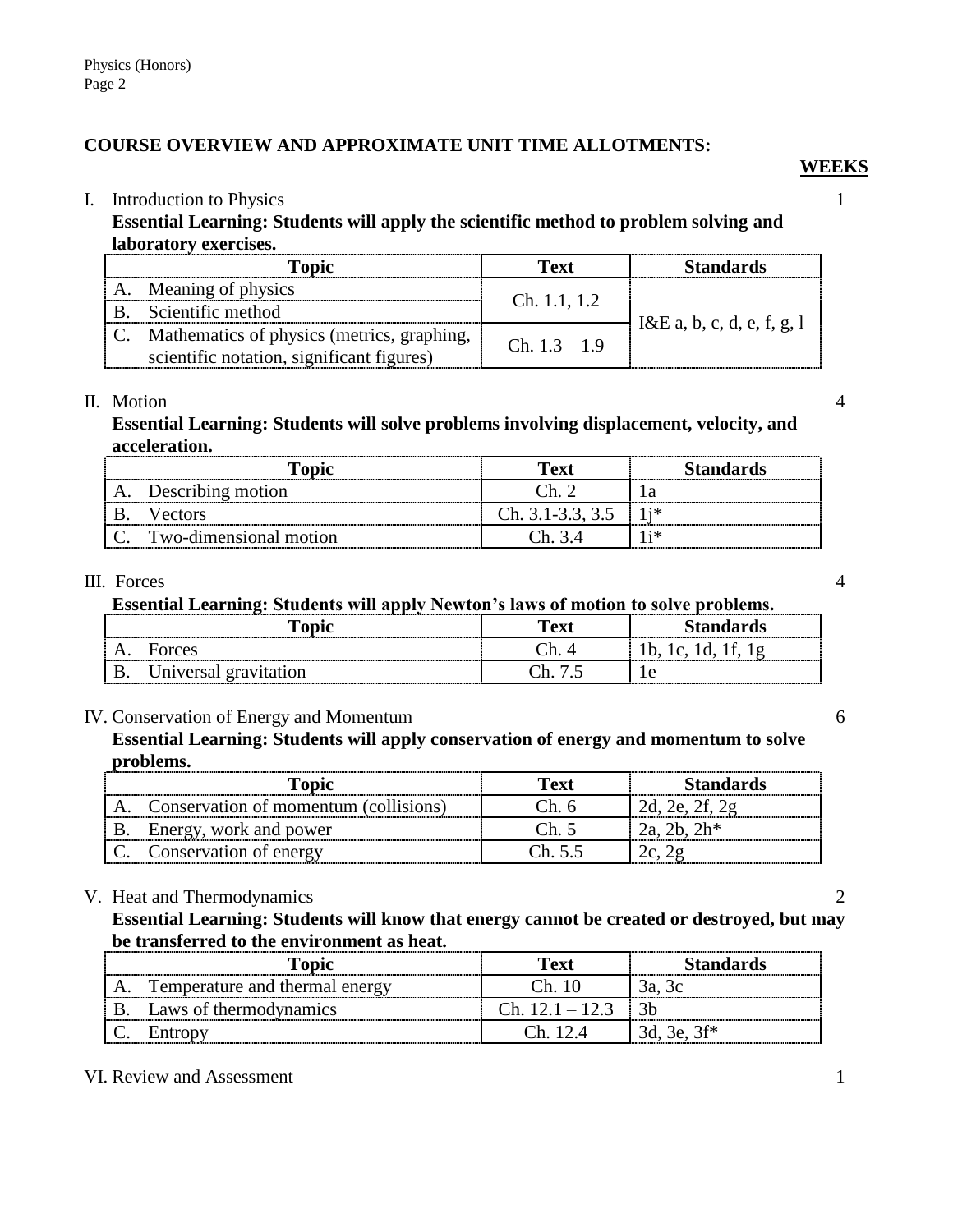# **SECOND SEMESTER**

# **ASSESSMENT BLUEPRINT**

| <b>Semester</b> |                | <b>Standard</b>                       | No. Items                   |
|-----------------|----------------|---------------------------------------|-----------------------------|
|                 | 4a             | Waves transfer energy                 |                             |
|                 | 4 <sub>b</sub> | Transverse and longitudinal waves     | $\overline{2}$              |
|                 | 4c             | Wavelength, frequency, and wave speed | $\mathcal{D}_{\mathcal{L}}$ |
|                 | 4d             | Sound waves                           | $\overline{2}$              |
|                 | 4e             | Electromagnetic waves                 | $\mathfrak{D}_{\cdot}$      |
|                 | 4f             | Wave properties                       | 3                           |
|                 | 5a             | DC circuits                           | $\overline{2}$              |
|                 | 5 <sub>b</sub> | Ohm's law problems                    | $\mathfrak{D}$              |
|                 | 5c             | Electric power                        | 2                           |
|                 | 5d             | Transistors                           | $\mathcal{D}_{\mathcal{L}}$ |
|                 | 5e             | Electric fields                       |                             |
|                 | 5f             | Sources of magnetic fields            |                             |
|                 | 5g             | Direction of magnetic fields          |                             |
|                 | 5h             | <b>Electrical induction</b>           |                             |
|                 | 5i             | Plasma                                |                             |

#### I. Waves 3

# **Essential Learning: Students will use the characteristic properties of waves to solve problems.**

| Topic                                       | Text              | <b>Standards</b> |
|---------------------------------------------|-------------------|------------------|
| Wave properties and behavior                | 'h 1              | 4a, 4b, 4c       |
| Sound                                       | `h ∣              | 4d. 4t           |
| Light (reflection, refraction, diffraction) | Ch. $22.1 - 22.4$ | 4e, 4f           |
|                                             | Ch. 24.6          |                  |

## II. Electric and Magnetic Phenomena 6

**Essential Learning: Students will use the characteristics of electric and magnetic phenomena to solve problems.**

|    | <b>Topic</b>                | <b>Text</b>                | <b>Standards</b> |
|----|-----------------------------|----------------------------|------------------|
|    | Static electricity          | Ch. $15.1 - 15.3$   5i     |                  |
|    | <b>Electric fields</b>      | Ch. $15.4 - 15.5$ 5e       |                  |
|    | $C.$ Circuits and Ohm's law | Ch.17                      | 5a, 5b, 5c, 5d   |
|    |                             | Ch. $18.1 - 18.3$          |                  |
|    | <b>Magnetic fields</b>      | Ch. $19.1 - 19.3$   5f, 5g |                  |
| E. | Electromagnetic induction   | Ch 20                      |                  |

## III. CST Review and CST 2

IV. Projects and topics at teacher discretion 7

### **DATE OF CONTENT REVISION:** March 2011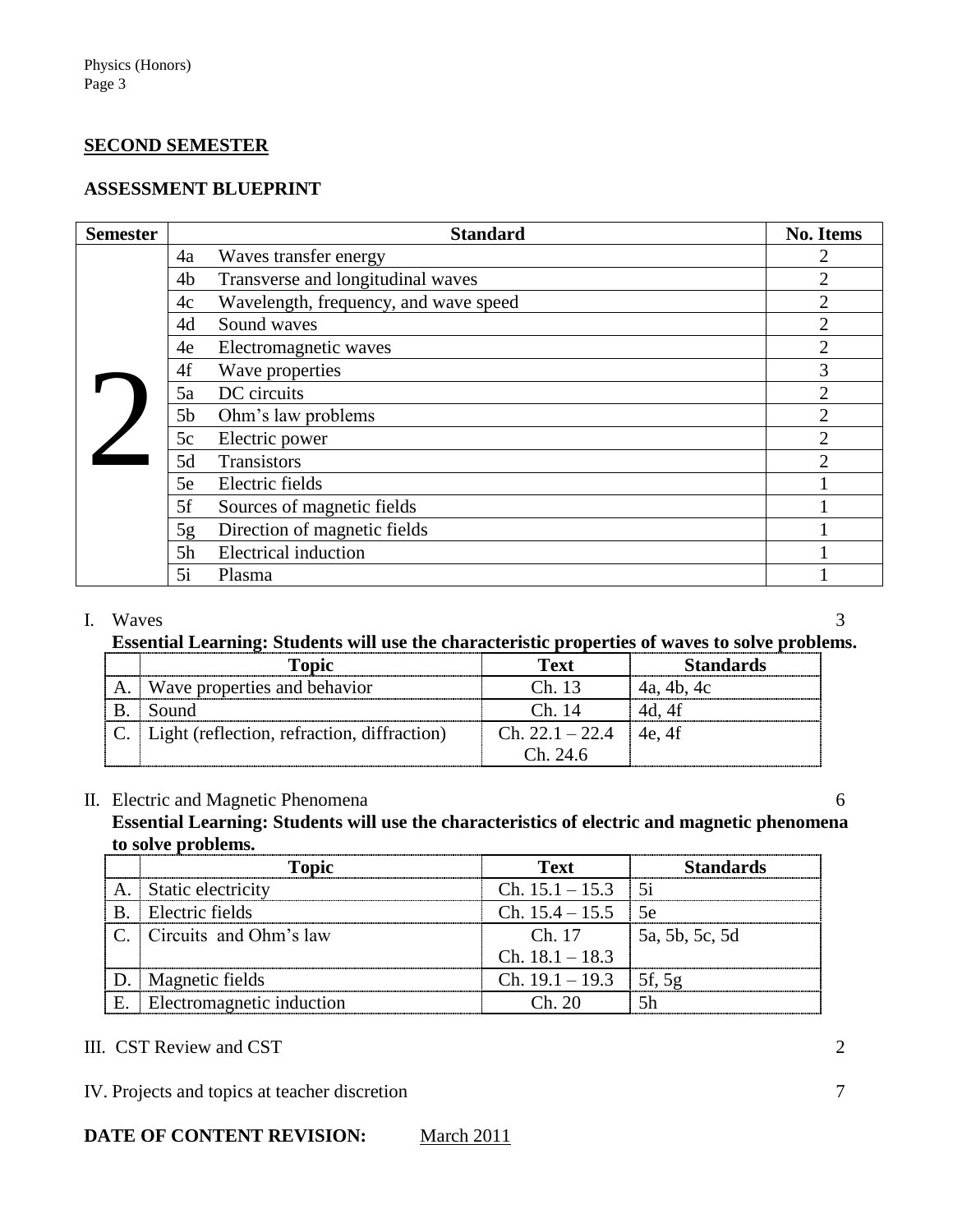# **DATE OF BOARD APPROVAL:** June 14, 2001

| <b>CALIFORNIA CONTENT STANDARDS: PHYSICS</b>                                                                                                                                                                                                                           | # of<br><b>Items</b> | $\frac{0}{0}$ |
|------------------------------------------------------------------------------------------------------------------------------------------------------------------------------------------------------------------------------------------------------------------------|----------------------|---------------|
| <b>Motion and Forces</b>                                                                                                                                                                                                                                               | 12                   | 20.0%         |
| 1. Newton's laws predict the motion of most objects. As a basis for<br>understanding this concept:                                                                                                                                                                     |                      |               |
| a. Students know how to solve problems that involve constant speed and<br>average speed.                                                                                                                                                                               | $\overline{2}$       |               |
| b. Students know that when forces are balanced, no acceleration occurs;<br>thus an object continues to move at a constant speed or stays at rest<br>(Newton's first law).                                                                                              | $\overline{2}$       |               |
| c. Students know how to apply the law F=ma to solve one-dimensional<br>motion problems that involve constant forces (Newton's second law).                                                                                                                             | $\overline{2}$       |               |
| d. Students know that when one object exerts a force on a second object,<br>the second object always exerts a force of equal magnitude and in the<br>opposite direction (Newton's third law).                                                                          | $\overline{2}$       |               |
| e. Students know the relationship between the universal law of gravitation<br>and the effect of gravity on an object at the surface of Earth.                                                                                                                          | $\overline{2}$       |               |
| f. Students know applying a force to an object perpendicular to the direction<br>of its motion causes the object to change direction but not speed (e.g.,<br>Earth's gravitational force causes a satellite in a circular orbit to change<br>direction but not speed). | 1                    |               |
| g. Students know circular motion requires the application of a constant force<br>directed toward the center of the circle.                                                                                                                                             | 1                    |               |
| h.*Students know Newton's laws are not exact but provide very good<br>approximations unless an object is moving close to the speed of light or is<br>small enough that quantum effects are important.                                                                  | $NA^*$               |               |
| i. *Students know how to solve two-dimensional trajectory problems.                                                                                                                                                                                                    | NA*                  |               |
| j. *Students know how to resolve two-dimensional vectors into their<br>components and calculate the magnitude and direction of a vector from its<br>components.                                                                                                        | NA*                  |               |
| k. *Students know how to solve two-dimensional problems involving balanced<br>forces (statics).                                                                                                                                                                        | NA*                  |               |
| I. *Students know how to solve problems in circular motion by using the<br>formula for centripetal acceleration in the following form: $a = \sqrt{r}$ .                                                                                                                | $NA^*$               |               |
| m.* Students know how to solve problems involving the forces between two<br>electric charges at a distance (Coulomb's law) or the forces between two<br>masses at a distance (universal gravitation).                                                                  | NA*                  |               |
| <b>Conservation of Energy and Momentum</b>                                                                                                                                                                                                                             | 12                   | 20.0%         |
| 2. The laws of conservation of energy and momentum provide a way to<br>predict and describe the movement of objects. As a basis for<br>understanding this concept:                                                                                                     |                      |               |
| a. Students know how to calculate kinetic energy by using the formula<br>$E=(1/2) m v^2$ .                                                                                                                                                                             | $\overline{2}$       |               |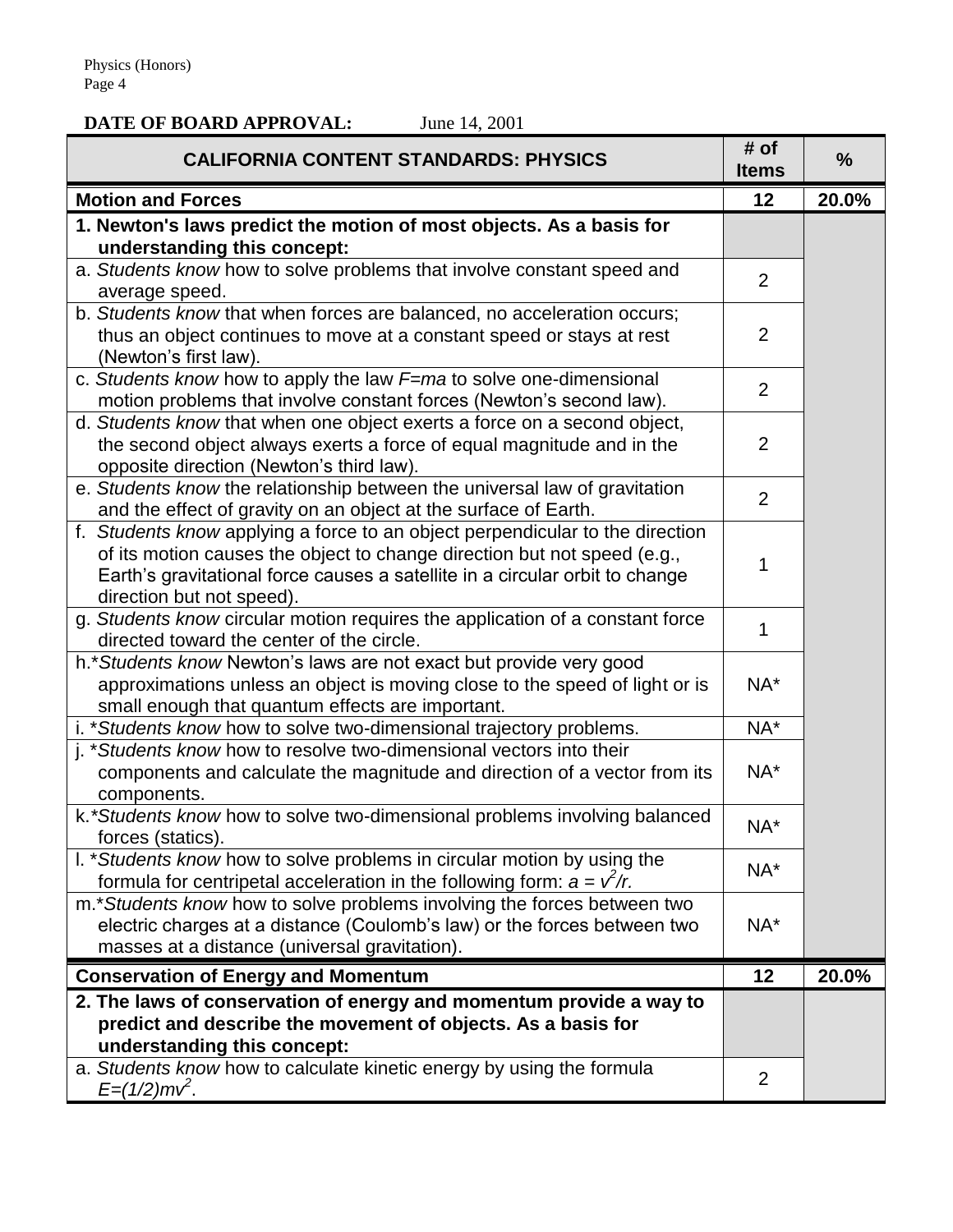| <b>CALIFORNIA CONTENT STANDARDS: PHYSICS</b>                                                                                                                                                                                                                                                                         | # of<br><b>Items</b> | $\frac{0}{0}$ |
|----------------------------------------------------------------------------------------------------------------------------------------------------------------------------------------------------------------------------------------------------------------------------------------------------------------------|----------------------|---------------|
| b. Students know how to calculate changes in gravitational potential energy<br>near Earth by using the formula (change in potential energy) = $mgh$ (h is<br>the change in the elevation).                                                                                                                           | $\overline{2}$       |               |
| c. Students know how to solve problems involving conservation of energy in<br>simple systems, such as falling objects.                                                                                                                                                                                               | $\overline{2}$       |               |
| d. Students know how to calculate momentum as the product mv.                                                                                                                                                                                                                                                        | 1                    |               |
| e. Students know momentum is a separately conserved quantity different<br>from energy.                                                                                                                                                                                                                               | 1                    |               |
| f. Students know an unbalanced force on an object produces a change in its<br>momentum.                                                                                                                                                                                                                              | $\overline{2}$       |               |
| g. Students know how to solve problems involving elastic and inelastic<br>collisions in one dimension by using the principles of conservation of<br>momentum and energy.                                                                                                                                             | $\overline{2}$       |               |
| h.*Students know how to solve problems involving conservation of energy in<br>simple systems with various sources of potential energy, such as<br>capacitors and springs.                                                                                                                                            | NA*                  |               |
| <b>Heat and Thermodynamics</b>                                                                                                                                                                                                                                                                                       | 9                    | 15.0%         |
| 3. Energy cannot be created or destroyed, although in many processes<br>energy is transferred to the environment as heat. As a basis for<br>understanding this concept:                                                                                                                                              |                      |               |
| a. Students know heat flow and work are two forms of energy transfer<br>between systems.                                                                                                                                                                                                                             | $\overline{2}$       |               |
| b. Students know that the work done by a heat engine that is working in a<br>cycle is the difference between the heat flow into the engine at high<br>temperature and the heat flow out at a lower temperature (first law of<br>thermodynamics) and that this is an example of the law of conservation of<br>energy. | $\overline{2}$       |               |
| c. Students know the internal energy of an object includes the energy of<br>random motion of the object's atoms and molecules, often referred to as<br>thermal energy. The greater the temperature of the object, the greater the<br>energy of motion of the atoms and molecules that make up the object.            | $\overline{2}$       |               |
| d. Students know that most processes tend to decrease the order of a<br>system over time and that energy levels are eventually distributed<br>uniformly.                                                                                                                                                             | 2                    |               |
| e. Students know that entropy is a quantity that measures the order or<br>disorder of a system and that this quantity is larger for a more disordered<br>system.                                                                                                                                                     | 1                    |               |
| f. *Students know the statement "Entropy tends to increase" is a law of<br>statistical probability that governs all closed systems (second law of<br>thermodynamics).                                                                                                                                                | NA*                  |               |
| g.*Students know how to solve problems involving heat flow, work, and<br>efficiency in a heat engine and know that all real engines lose some heat<br>to their surroundings.                                                                                                                                         | NA*                  |               |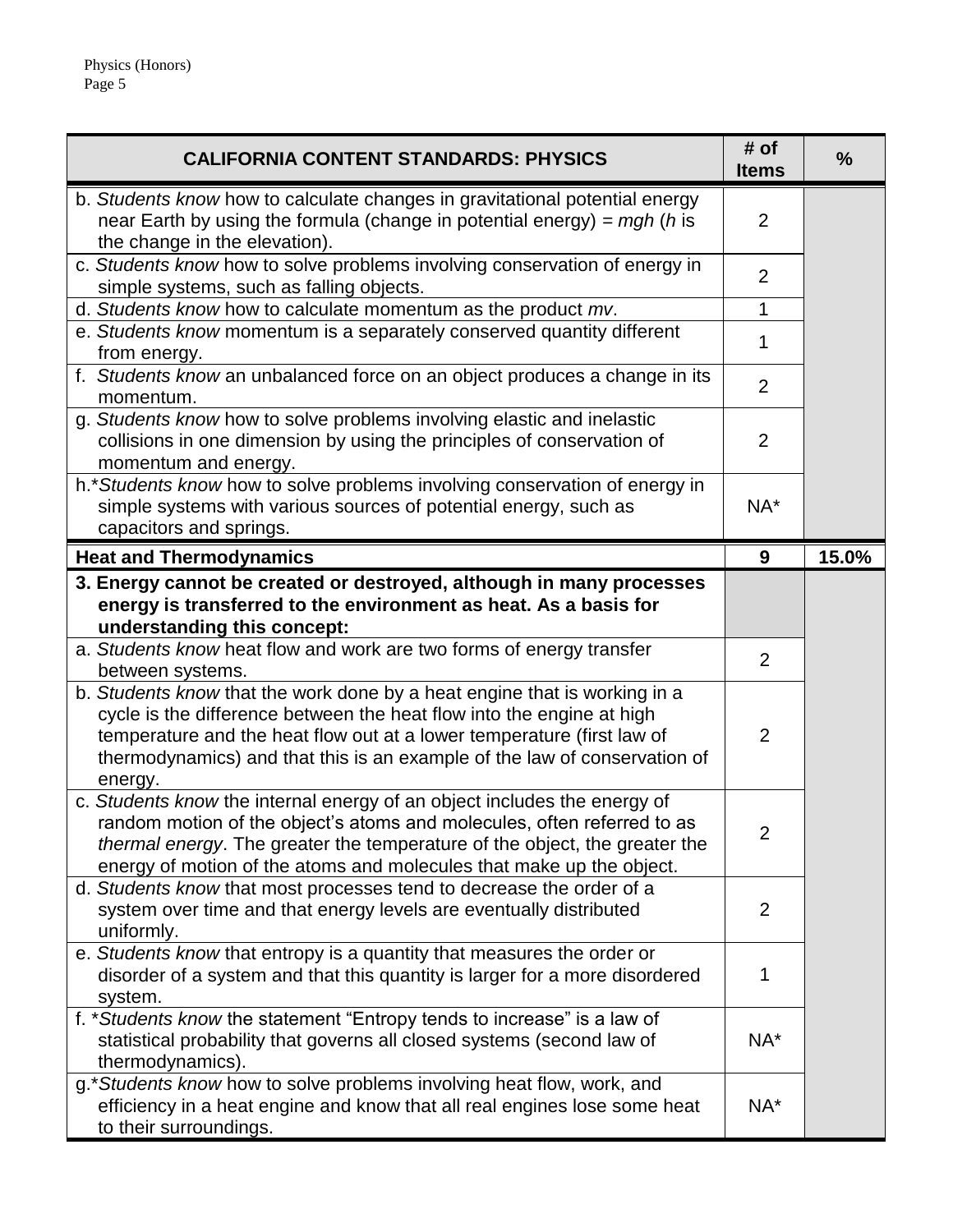| <b>CALIFORNIA CONTENT STANDARDS: PHYSICS</b>                                                                                                                                                                                                                                                                  | # of<br><b>Items</b> | $\frac{9}{6}$ |
|---------------------------------------------------------------------------------------------------------------------------------------------------------------------------------------------------------------------------------------------------------------------------------------------------------------|----------------------|---------------|
| <b>Waves</b>                                                                                                                                                                                                                                                                                                  | 10                   | 16.7%         |
| 4. Waves have characteristic properties that do not depend on the type<br>of wave. As a basis for understanding this concept:                                                                                                                                                                                 |                      |               |
| a. Students know waves carry energy from one place to another.                                                                                                                                                                                                                                                | $\overline{2}$       |               |
| b. Students know how to identify transverse and longitudinal waves in<br>mechanical media, such as springs and ropes, and on the earth (seismic<br>waves).                                                                                                                                                    | $\overline{2}$       |               |
| c. Students know how to solve problems involving wavelength, frequency,<br>and wave speed.                                                                                                                                                                                                                    | $\overline{2}$       |               |
| d. Students know sound is a longitudinal wave whose speed depends on the<br>properties of the medium in which it propagates.                                                                                                                                                                                  | 1                    |               |
| e. Students know radio waves, light, and X-rays are different wavelength<br>bands in the spectrum of electromagnetic waves whose speed in a<br>vacuum is approximately $3 \times 10^8$ m/s (186,000 miles/second).                                                                                            | 1                    |               |
| f. Students know how to identify the characteristic properties of waves:<br>interference (beats), diffraction, refraction, Doppler effect, and<br>polarization.                                                                                                                                               | $\overline{2}$       |               |
| <b>Electric and Magnetic Phenomena</b>                                                                                                                                                                                                                                                                        | 11                   | 18.3%         |
| 5. Electric and magnetic phenomena are related and have many<br>practical applications. As a basis for understanding this concept:                                                                                                                                                                            |                      |               |
| a. Students know how to predict the voltage or current in simple direct<br>current (DC) electric circuits constructed from batteries, wires, resistors,<br>and capacitors.                                                                                                                                    | $\overline{2}$       |               |
| b. Students know how to solve problems involving Ohm's law.                                                                                                                                                                                                                                                   | $\overline{2}$       |               |
| c. Students know any resistive element in a DC circuit dissipates energy,<br>which heats the resistor. Students can calculate the power (rate of energy<br>dissipation) in any resistive circuit element by using the formula Power =<br><i>IR</i> (potential difference) <i>x I</i> (current) = $\hat{f}R$ . | 1                    |               |
| d. Students know the properties of transistors and the role of transistors in<br>electric circuits.                                                                                                                                                                                                           |                      |               |
| e. Students know charged particles are sources of electric fields and are<br>subject to the forces of the electric fields from other charges.                                                                                                                                                                 | 1                    |               |
| f. Students know magnetic materials and electric currents (moving electric<br>charges) are sources of magnetic fields and are subject to forces arising<br>from the magnetic fields of other sources.                                                                                                         | 1                    |               |
| g. Students know how to determine the direction of a magnetic field<br>produced by a current flowing in a straight wire or in a coil.                                                                                                                                                                         | 1                    |               |
| h. Students know changing magnetic fields produce electric fields, thereby<br>inducing currents in nearby conductors.                                                                                                                                                                                         | 1                    |               |
| i. Students know plasmas, the fourth state of matter, contain ions or free<br>electrons or both and conduct electricity.                                                                                                                                                                                      | 1                    |               |
| j.*Students know electric and magnetic fields contain energy and act as<br>vector force fields.                                                                                                                                                                                                               | NA*                  |               |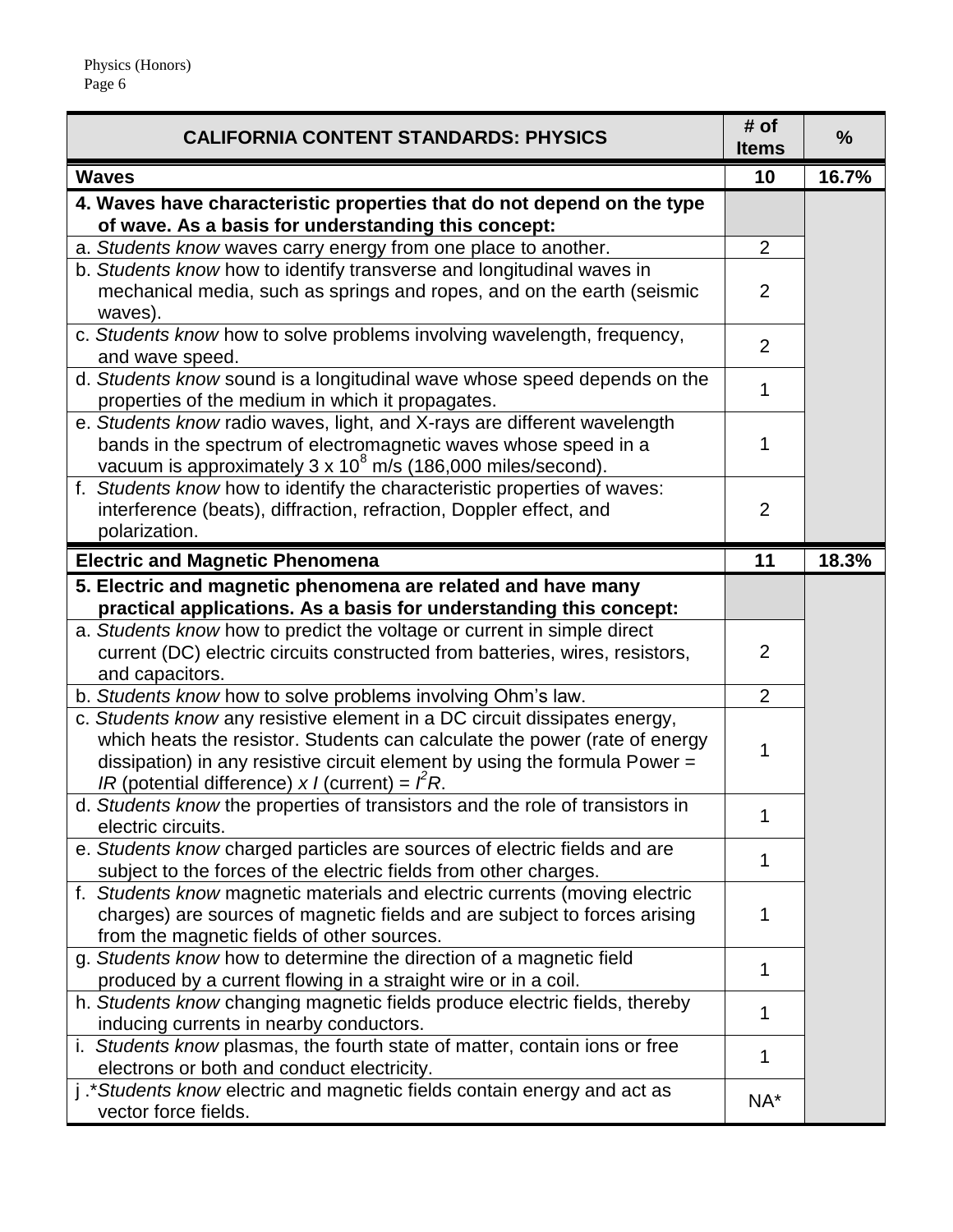| <b>CALIFORNIA CONTENT STANDARDS: PHYSICS</b>                                                                                                                                                                                                                                                                                                                                           | # of<br><b>Items</b> | $\frac{0}{0}$ |
|----------------------------------------------------------------------------------------------------------------------------------------------------------------------------------------------------------------------------------------------------------------------------------------------------------------------------------------------------------------------------------------|----------------------|---------------|
| k. *Students know the force on a charged particle in an electric field is $qE$ ,<br>where $E$ is the electric field at the position of the particle and $q$ is the<br>charge of the particle.                                                                                                                                                                                          | NA*                  |               |
| I. *Students know how to calculate the electric field resulting from a point<br>charge.                                                                                                                                                                                                                                                                                                | NA*                  |               |
| m.*Students know static electric fields have as their source some<br>arrangement of electric charges.                                                                                                                                                                                                                                                                                  | NA*                  |               |
| n.*Students know the magnitude of the force on a moving particle (with<br>charge $q$ ) in a magnetic field is $qvB\sin(a)$ , where a is the angle between v<br>and $B$ ( $v$ and $B$ are the magnitudes of vectors $v$ and $B$ , respectively), and<br>students use the right-hand rule to find the direction of this force.                                                           | NA*                  |               |
| o. * Students know how to apply the concepts of electrical and gravitational<br>potential energy to solve problems involving conservation of energy.                                                                                                                                                                                                                                   | NA*                  |               |
| <b>INVESTIGATION AND EXPERIMENTATION</b>                                                                                                                                                                                                                                                                                                                                               | 6                    | 10.0%         |
| 1. Scientific progress is made by asking meaningful questions and<br>conducting careful investigations. As a basis for understanding this<br>concept and addressing the content in the other four strands,<br>students should develop their own questions and perform<br>investigations. Students will:<br>a. Select and use appropriate tools and technology (such as computer-linked |                      |               |
| probes, spreadsheets, and graphing calculators) to perform tests, collect<br>data, analyze relationships, and display data.                                                                                                                                                                                                                                                            |                      |               |
| b. Identify and communicate sources of unavoidable experimental error.<br>c. Identify possible reasons for inconsistent results, such as sources of error<br>or uncontrolled conditions.                                                                                                                                                                                               |                      |               |
| d. Formulate explanations by using logic and evidence.<br>e. Solve scientific problems by using quadratic equations and simple<br>trigonometric, exponential, and logarithmic functions.                                                                                                                                                                                               |                      |               |
| f. Distinguish between hypothesis and theory as scientific terms.<br>g. Recognize the usefulness and limitations of models and theories as<br>scientific representations of reality.                                                                                                                                                                                                   |                      |               |
| h. Read and interpret topographic and geologic maps.<br>i. Analyze the locations, sequences, or time intervals that are characteristic<br>of natural phenomena (e.g., relative ages of rocks, locations of planets<br>over time, and succession of species in an ecosystem).                                                                                                           |                      |               |
| j. Recognize the issues of statistical variability and the need for controlled<br>tests.<br>k. Recognize the cumulative nature of scientific evidence.                                                                                                                                                                                                                                 |                      |               |
| I. Analyze situations and solve problems that require combining and applying<br>concepts from more than one area of science.                                                                                                                                                                                                                                                           |                      |               |